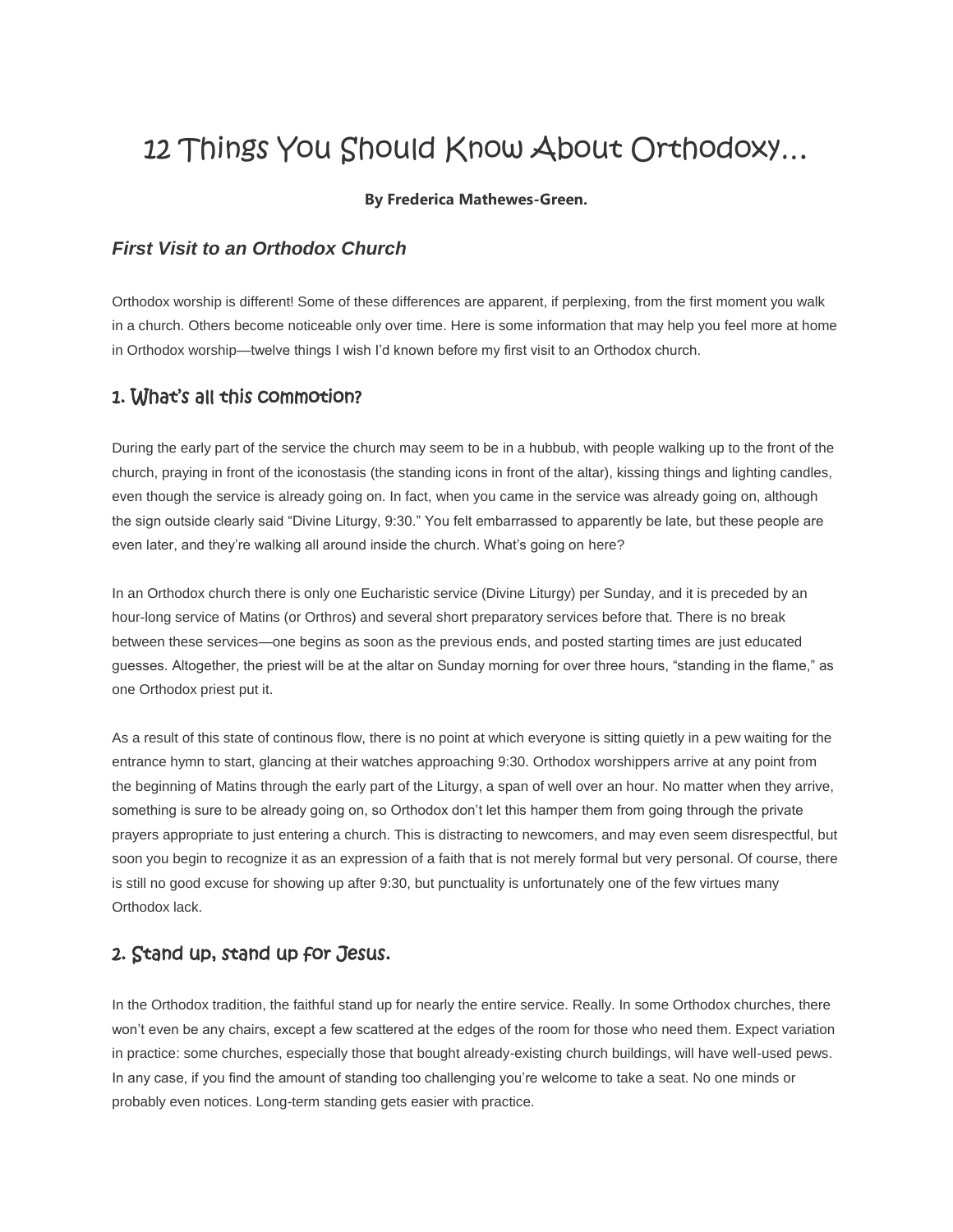#### 3. In this sign.

To say that we make the sign of the cross frequently would be an understatement. We sign ourselves whenever the Trinity is invoked, whenever we venerate the cross or an icon, and on many other occasions in the course of the Liturgy. But people aren't expected to do everything the same way. Some people cross themselves three times in a row, and some finish by sweeping their right hand to the floor. On first entering a church people may come up to an icon, make a "metania"—crossing themselves and bowing with right hand to the floor—twice, then kiss the icon, then make one more metania. This becomes familiar with time, but at first it can seem like secret-handshake stuff that you are sure to get wrong. Don't worry, you don't have to follow suit.

We cross with our right hands from right to left (push, not pull), the opposite of Roman Catholics and high-church Protestants. We hold our hands in a prescribed way: thumb and first two fingertips pressed together, last two fingers pressed down to the palm. Here as elsewhere, the Orthodox impulse is to make everything we do reinforce the Faith. Can you figure out the symbolism? (Three fingers together for the Trinity; two fingers brought down to the palm for the two natures of Christ, and his coming down to earth.) This, too, takes practice. A beginner's imprecise arrangement of fingers won't get you denounced as a heretic.

#### 4. What, no kneelers?

Generally, we don't kneel. We do sometimes prostrate. This is not like prostration in the Roman Catholic tradition, lying out flat on the floor. To make a prostration we kneel, place our hands on the floor and touch our foreheads down between our hands. It's just like those photos of middle-eastern worship, which look to Westerners like a sea of behinds. At first prostration feels embarrassing, but no one else is embarrassed, so after a while it feels OK. Ladies will learn that full skirts are best for prostrations, as flat shoes are best for standing.

Sometimes we do this and get right back up again, as during the prayer of St. Ephraim the Syrian, which is used frequently during Lent. Other times we get down and stay there awhile, as some congregations do during part of the Eucharistic prayer.

Not everyone prostrates. Some kneel, some stand with head bowed; in a pew they might slide forward and sit crouched over. Standing there feeling awkward is all right too. No one will notice if you don't prostrate. In Orthodoxy there is a wider acceptance of individualized expressions of piety, rather than a sense that people are watching you and getting offended if you do it wrong.

One former Episcopal priest said that seeing people prostrate themselves was one of the things that made him most eager to become Orthodox. He thought, "That's how we should be before God."

# 5. With Love and Kisses

We kiss stuff. When we first come into the church, we kiss the icons (Jesus on the feet and other saints on the hands, ideally). You'll also notice that some kiss the chalice, some kiss the edge of the priest's vestment as he passes by,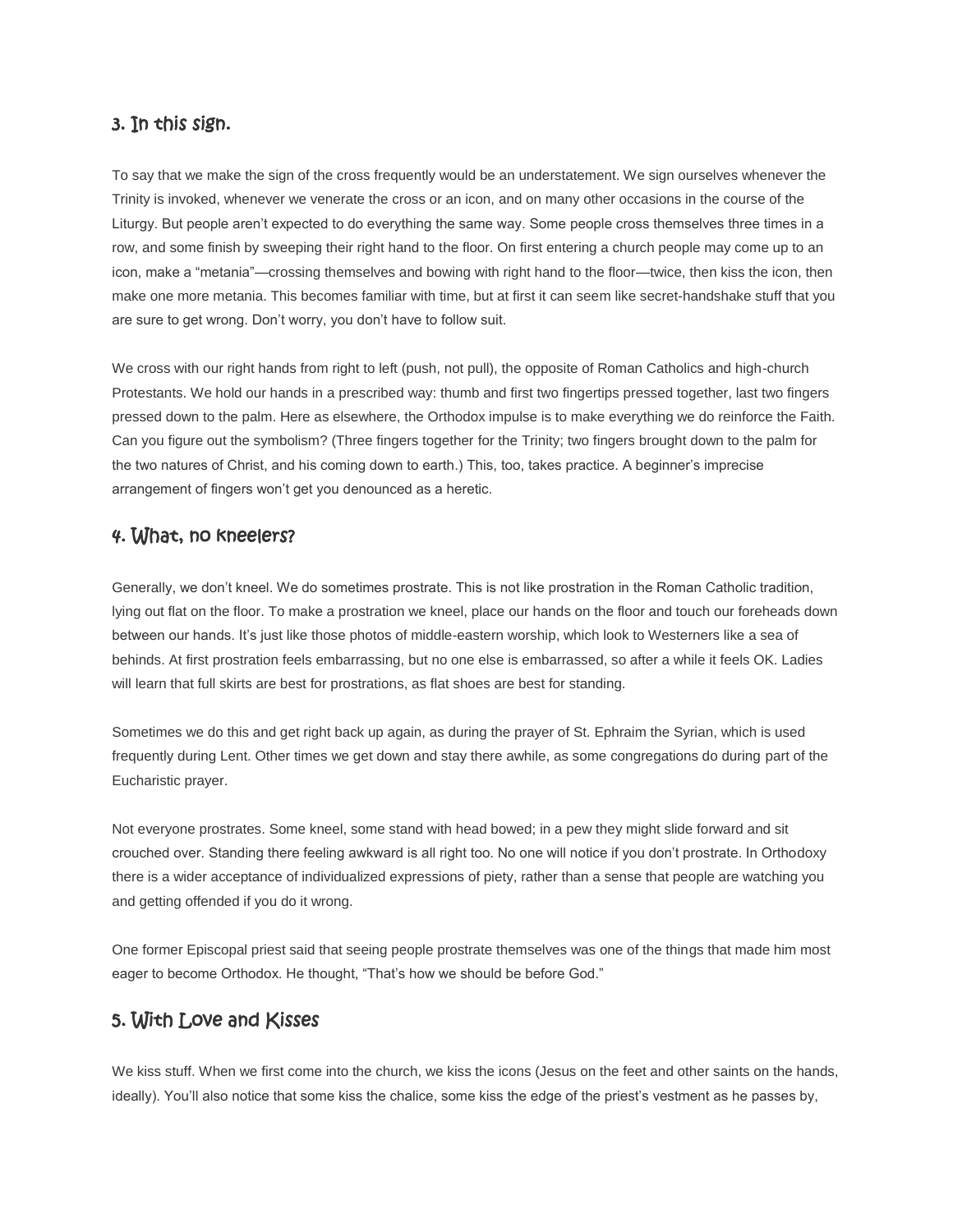the acolytes kiss his hand when they give him the censer, and we all line up to kiss the cross at the end of the service. When we talk about "venerating" something we usually mean crossing ourselves and kissing it.

We kiss each other before we take communion ("Greet one another with a kiss of love," 1 Peter 5:14). When Roman Catholics or high-church Protestants "pass the peace," they give a hug, handshake, or peck on the cheek; that's how Westerners greet each other. In Orthodoxy different cultures are at play: Greeks and Arabs kiss on two cheeks, and Slavs come back again for a third. Follow the lead of those around you and try not to bump your nose.

The usual greeting is "Christ is in our midst" and response, "He is and shall be." Don't worry if you forget what to say. The greeting is not the one familiar to Episcopalians, "The peace of the Lord be with you." Nor is it "Hi, nice church you have here." Exchanging the kiss of peace is a liturgical act, a sign of mystical unity. Chatting and fellowship is for later.

#### 6. Blessed bread and consecrated bread.

Only Orthodox may take communion, but anyone may have some of the blessed bread. Here's how it works: the round communion loaf, baked by a parishioner, is imprinted with a seal. In the preparation service before the Liturgy, the priest cuts out a section of the seal and sets it aside; it is called the "Lamb". The rest of the bread is cut up and placed in a large basket, and blessed by the priest.

During the eucharistic prayer, the Lamb is consecrated to be the Body of Christ, and the chalice of wine is consecrated as His Blood. Here's the surprising part: the priest places the "Lamb" in the chalice with the wine. When we receive communion, we file up to the priest, standing and opening our mouths wide while he gives us a fragment of the wine-soaked bread from a golden spoon. He also prays over us, calling us by our first name or the saint-name which we chose when we were baptized or chrismated (received into the church by anointing with blessed oil).

As we file past the priest, we come to an altar boy holding the basket of blessed bread. People will take portions for themselves and for visitors and non-Orthodox friends around them. If someone hands you a piece of blessed bread, do not panic; it is not the eucharistic Body. It is a sign of fellowship.

Visitors are sometimes offended that they are not allowed to receive communion. Orthodox believe that receiving communion is broader than me-and-Jesus; it acknowledges faith in historic Orthodox doctrine, obedience to a particular Orthodox bishop, and a commitment to a particular Orthodox worshipping community. There's nothing exclusive about this; everyone is invited to make this commitment to the Orthodox Church. But the Eucharist is the Church's treasure, and it is reserved for those who have united themselves with the Church. An analogy could be to reserving marital relations until after the wedding.

We also handle the Eucharist with more gravity than many denominations do, further explaining why we guard it from common access. We believe it is truly the Body and Blood of Christ. We ourselves do not receive communion unless we are making regular confession of our sins to a priest and are at peace with other communicants. We fast from all food and drink—yes, even a morning cup of coffee—from midnight the night before communion.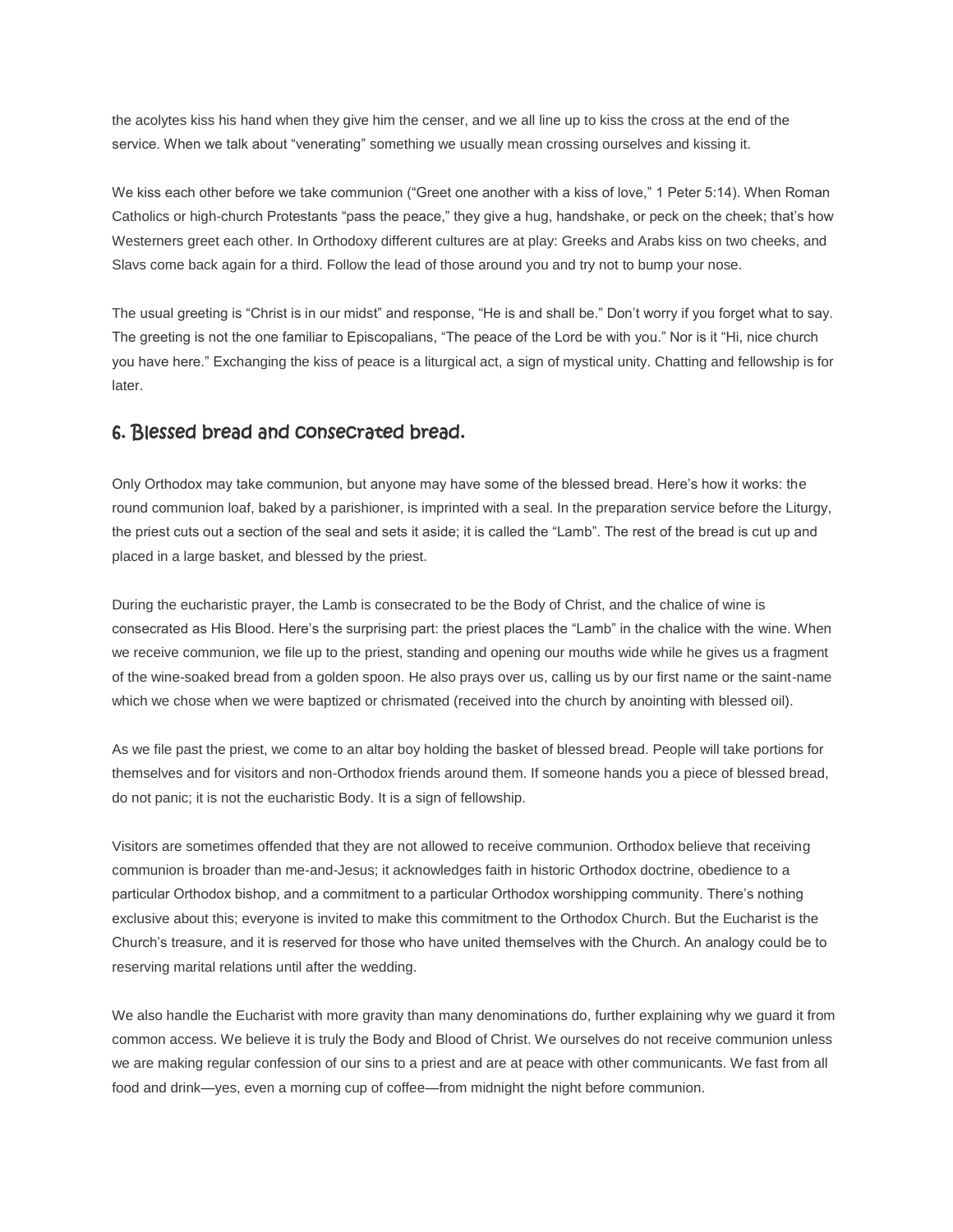This leads to the general topic of fasting. When newcomers learn of the Orthodox practice, their usual reaction is, "You must be kidding." We fast from meat, fish, dairy products, wine and olive oil nearly every Wednesday and Friday, and during four other periods during the year, the longest being Great Lent before Pascha (Easter). Altogether this adds up to nearly half the year. Here, as elsewhere, expect great variation. With the counsel of their priest, people decide to what extent they can keep these fasts, both physically and spiritually—attempting too much rigor too soon breeds frustration and defeat. Nobody's fast is anyone else's business. As St. John Chrysostom says in his beloved Paschal sermon, everyone is welcomed to the feast whether they fasted or not: "You sober and you heedless, honor the day…Rejoice today, both you who have fasted and you who have disregarded the fast."

The important point is that the fast is not rigid rules that you break at grave risk, nor is it a punishment for sin. Fasting is exercise to stretch and strengthen us, medicine for our souls' health. In consultation with your priest as your spiritual doctor, you can arrive at a fasting schedule that will stretch but not break you. Next year you may be ready for more. In fact, as time goes by, and as they experience the camaraderie of fasting together with a loving community, most people discover they start relishing the challenge.

## 7. Where's the General Confession?

In our experience, we don't have any general sins; they're all quite specific. There is no complete confession-prayer in the Liturgy. Orthodox are expected to be making regular, private confession to their priest.

The role of the pastor is much more that of a spiritual father than it is in other denominations. He is not called by his first name alone, but referred to as "Father Firstname." His wife also holds a special role as parish mother, and she gets a title too, though it varies from one culture to another: either "Khouria" (Arabic), or "Presbytera" (Greek), both of which mean "priest's wife;" or "Matushka" (Russian), which means "Mama."

Another difference you may notice is in the Nicene Creed, which may be said or sung, depending on the parish. If we are saying that the Holy Spirit proceeds from the Father, and you from force of habit add, "and the Son," you will be alone. The "filioque" was added to the Creed some six hundred years after it was written, and we adhere to the original. High-church visitors will also notice that we don't bow or genuflect during the "and was incarnate." Nor do we restrict our use of "Alleluia" during Lent (when the sisters at one Episcopal convent are referring to it as "the 'A' word"); in fact, during Matins in Lent, the Alleluias are more plentiful than ever.

## 8. Music, music, music.

About seventy-five percent of the service is congregational singing. Traditionally, Orthodox use no instruments, although some churches will have organs. Usually a small choir leads the people in a cappella harmony, with the level of congregational response varying from parish to parish. The style of music varies as well, from very Orientalsounding solo chant in an Arabic church to more Western-sounding four-part harmony in a Russian church, with lots of variation in between.

This constant singing is a little overwhelming at first; it feels like getting on the first step of an escalator and being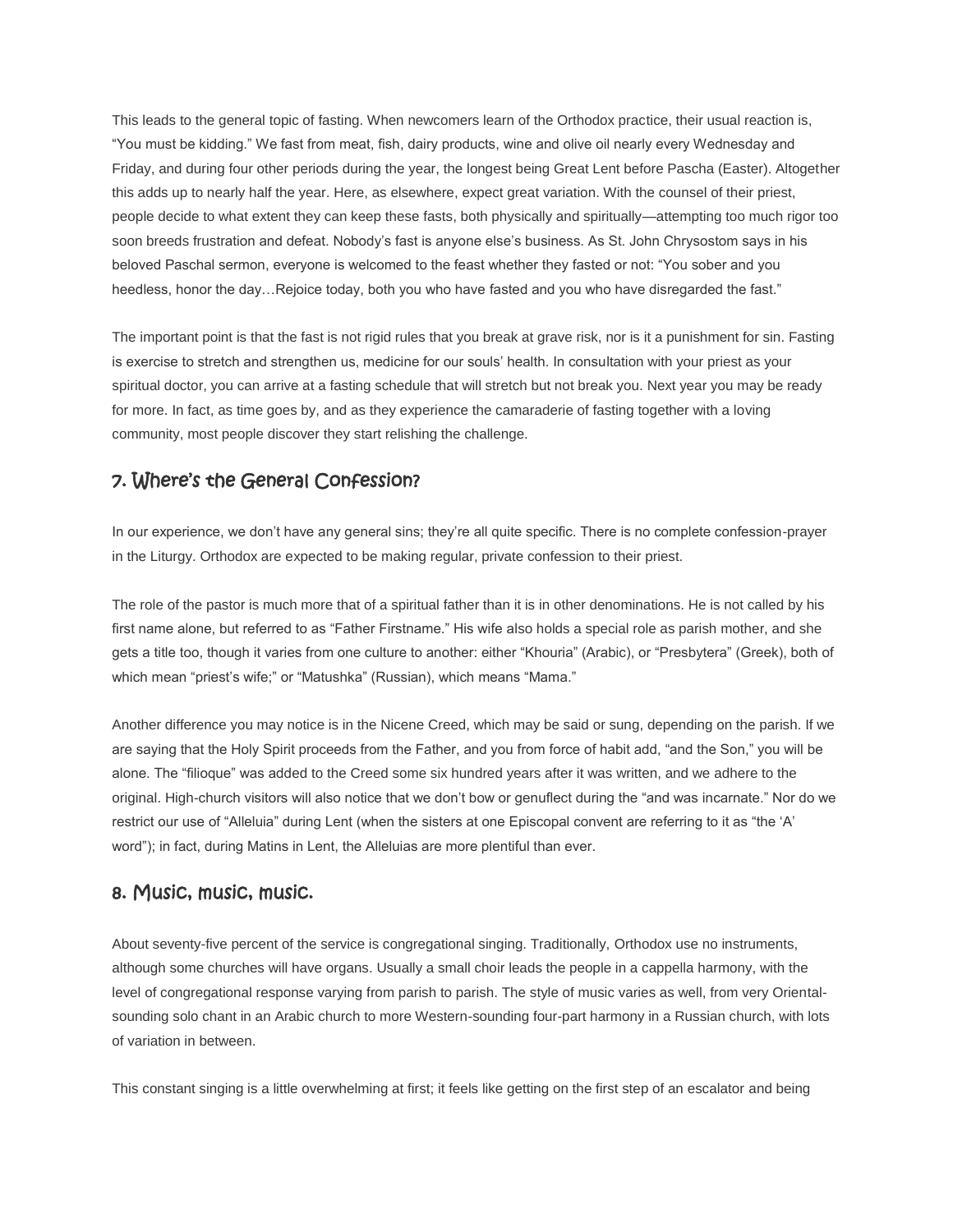carried along in a rush until you step off ninety minutes later. It has been fairly said that the liturgy is one continuous song.

What keeps this from being exhausting is that it's pretty much the \*same\* song every week. Relatively little changes from Sunday to Sunday; the same prayers and hymns appear in the same places, and before long you know it by heart. Then you fall into the presence of God in a way you never can when flipping from prayer book to bulletin to hymnal.

#### 9. Making editors squirm.

Is there a concise way to say something? Can extra adjectives be deleted? Can the briskest, most pointed prose be boiled down one more time to a more refined level? Then it's not Orthodox worship. If there's a longer way to say something, the Orthodox will find it. In Orthodox worship, more is always more, in every area including prayer. When the priest or deacon intones, "Let us complete our prayer to the Lord," expect to still be standing there fifteen minutes later.

The original liturgy lasted something over five hours; those people must have been on fire for God. The Liturgy of St. Basil edited this down to about two and a half, and later (around 400 A.D.) the Liturgy of St. John Chrysostom further reduced it to about one and a half. Most Sundays we use the St. John Chrysostom liturgy, although for some services (e.g., Sundays in Lent, Christmas Eve) we use the longer Liturgy of St. Basil.

## 10. Our Champion Leader

A constant feature of Orthodox worship is veneration of the Virgin Mary, the "champion leader" of all Christians. We often address her as "Theotokos," which means "Mother of God." In providing the physical means for God to become man, she made possible our salvation.

But though we honor her, as Scripture foretold ("All generations will call me blessed," Luke 1:48), this doesn't mean that we think she or any of the other saints have magical powers or are demi-gods. When we sing "Holy Theotokos, save us," we don't mean that she grants us eternal salvation, but that we seek her prayers for our protection and growth in faith. Just as we ask for each other's prayers, we ask for the prayers of Mary and other saints as well. They're not dead, after all, just departed to the other side. Icons surround us to remind us of all the saints who are joining us invisibly in worship.

## 11. The three doors.

Every Orthodox church will have an iconostasis before its altar. "Iconostasis" means "icon-stand", and it can be as simple as a large image of Christ on the right and a corresponding image of the Virgin and Child on the left. In a more established church, the iconostasis may be a literal wall, adorned with icons. Some versions shield the altar from view, except when the central doors stand open.